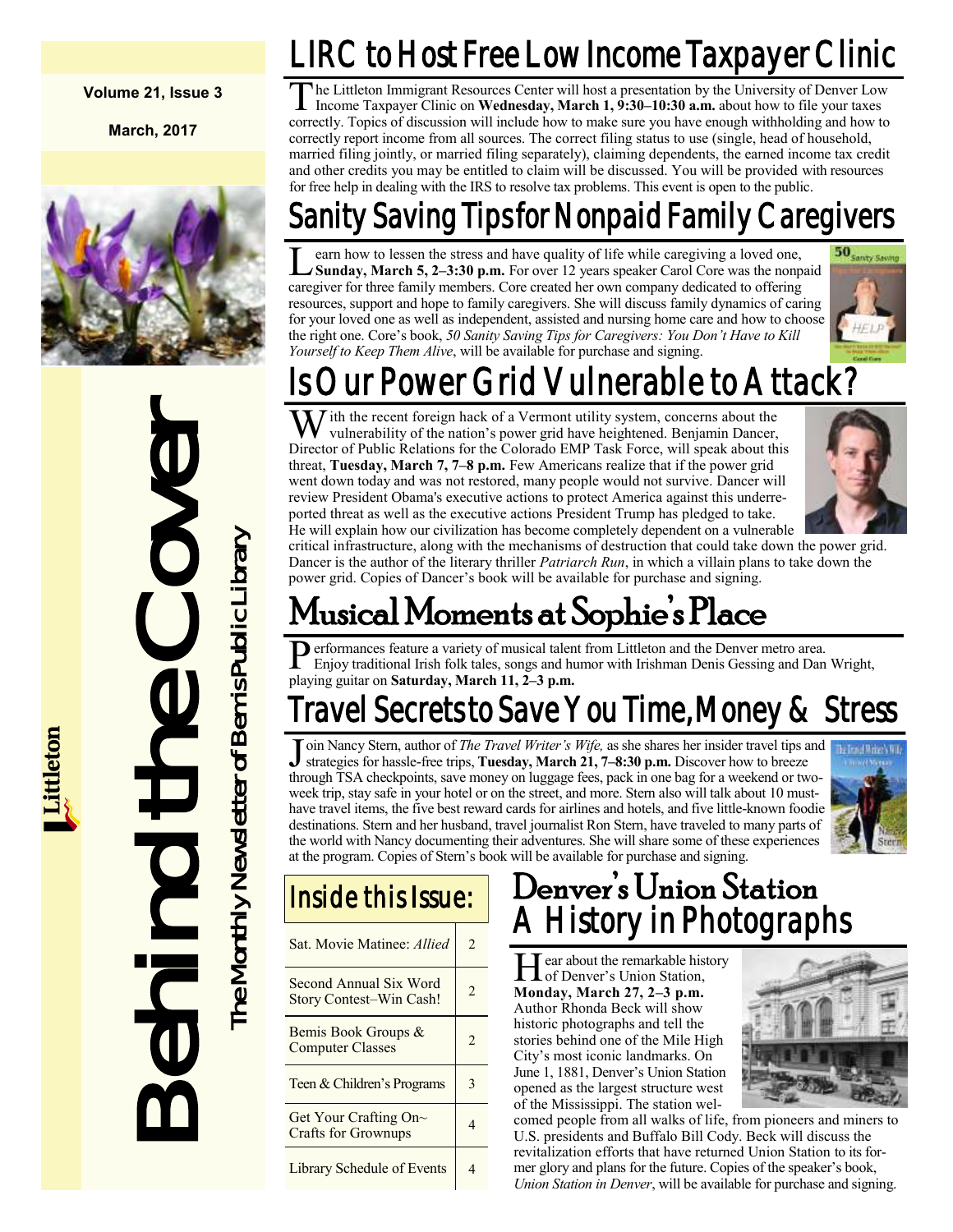# Saturday Movie Matinee: Allied

Experience a World War II era romance and drama, *Allied*, **Saturday, March 25, 2-4 p.m.**, on the library's big screen. The film is the story **March 25, 2–4 p.m.**, on the library's big screen. The film is the story of intelligence officer Max Vatan (Brad Pitt), who in 1942 North Africa encounters French Resistance fighter Marianne Beausejour (Marion Cotillard) on a deadly mission behind enemy lines. Reunited in London, their relationship is threatened by the extreme pressures of the war. Enjoy free popcorn and lemonade at the showing. Rated R.



### Second Annual Six Word Story Contest-Win Cash! One story.

### Six words. Good luck!

E and April 1, and you could win a cash prize! Nine cash prizes will be nter the second annual Bemis Six Word Story Contest, between March 1 given out to winners in three age categories: adult (age 19+), teen (age 12-18), and children (age 6-11). In *each* category, fifty dollars will be awarded to the first place winner, thirty dollars to the second place winner and twenty dollars

to the third place winner. Last year's first place winners were: Adult—"Broken wand for sale, owner missing." Teen—"In Time Travel. Now I believe." Children—"Recess Time! But something was fishy!" Ernest Hemingway wrote a famous six word story: "For Sale: baby shoes, never worn." Now it's your turn! Submit your Six Word Story at the main floor reference desk at the library or email it to [libpl@littletongov.org.](mailto:libpl@littletongov.org.) Include your full name and a telephone number.

#### **Six Word Story Contest Rules**

- Story must contain only six words.
- Stories must be submitted by April 1, 2017 Entries must include contestant's full

the library's media outlets.

- Story must be your original work.
- Story may contain only one contraction, such as I'm or can't.
- Each contestant may submit up to three six word stories.
- name and telephone number. ◆ By entering the Six Word Story Contest you give the Bemis Public Library rights to post your story and name in

Entries will be judged by award-winning author Mark David Gerson. Gerson is the author of 14 books and has conducted writing workshops throughout the United States. **The winners will be announced during National Library Week at a special program on Saturday, April 15 at 11 a.m. in Sophie's Place at the library.**

# Book Groups at Bemis

e have a variety of Book Groups that meet throughout the month. Choose a group that suits your interests and schedule. Then join us for some stimulating discussions.

#### **Senior Book Club First Monday of each month at 2 p.m.**

**Mar 6:** *Devil in the White City* by Erik Larson Best-selling author Erik Larson intertwines the true tale of the 1893 World's Fair and the cunning serial killer who used the fair to lure his victims to

their death. Combining meticulous research with nail-biting storytelling, Erik Larson has crafted a narrative with all the wonder of newly discovered history and the thrills of the best fiction.

**Apr. 3:** *The Giver*

by Lois Lowry This haunting tale centers on Jonas, who lives in a seemingly ideal, if colorless, world of conformity and contentment. Not until he's given his life

assignment as the Receiver of Memory does he begin to understand the dark, complex secrets behind his fragile community.

#### **Monday Evening Book Group Third Monday of each month at 7 p.m.**

**Mar. 20:***Everything I Never*

*Told You* by Celeste Ng Lydia is the middle and favorite child of Marilyn Walker, a white Virginian, and James



**ISIEENTI WLE** 

Lee, a first-generation Chinese-American. When Lydia is discovered dead in a lake near her home, the family begins to fall apart. As the police try to decipher the mystery of Lydia's death, her family realizes that they didn't know her at all.

**Apr. 17:** *The Thirteenth Tale* by Diane Setterfield Reclusive author Vida Winter, famous for her collection of twelve enchanting stories, has spent the past six decades penning a series of alternate lives for herself. Now old and ailing,

she is ready to reveal the truth about her extraordinary existence and the violent and tragic past she has kept secret for so long.

### Computer Classes

We offer *free* computer and Internet classes on a regular basis. To learn about or register for an upcoming class and/ or group use of our computer



lab, call the library at 303-795-3961. You also may register for classes online through the Library Main Calendar at [www.littletongov.org.](http://www.littletongov.org/city-services/city-departments/bemis-library/library-events-calendar/-curm-3/-cury-2017)

#### **All classes and open computer lab are held from 9:30–11 a.m.**

- **Beginning Windows 10** Wed., Mar. 1; Tues., Apr. 4
- **Beginning Word - MS Office 2010** Tues., Mar. 7; Tues., Apr. 11
- **Intermediate Word - MS Office 2010** Wed., Apr. 12
- **Word Images - MS Office 2010** Wed., Mar. 8
- **Beginning Excel - MS Office 2010** Tues., Mar. 14; Tues., Apr. 18
- **Intermediate Excel - MS Office 2010** Wed., Mar. 15; Wed., Apr. 19
- **Digital Photography with Tablets & Smartphones** Tues., Mar. 21
- **Saving & Finding Files** Wed., Mar. 22
- **Beginning Windows 10** Tues., Apr. 4
- **Tablet & Smartphone One-on-One** Wed., Apr. 5
- **Basic Photo Editing** Tues., Apr. 25
- **Beginning PowerPoint - MS Office 2010** Wed., Apr. 26
- **Open Computer Lab - 9:30–11 a.m.** *Every* **Thursday morning.** *No registration required.* Practice your computer skills and have a little one-on-one time with a computer class instructor. Bring your Kindle or Nook and receive individual help with using an eBook device.

### Genre Addicts Book Club

A re you addicted to trashy novels? D<br>Skip over the books you know you re you addicted to trashy novels? Do you "should" read, and reach for the thrilling brain candy instead? Then be ashamed no more—we have the club for you! Each month, we will feature a different genre and meet to chat about our favorite titles and authors in that category. Pick a favorite book to re-read, or choose a new title to introduce to us. We will meet on the **second Wednesday of the month at 7-8 p.m. in Sophie's Place** to share our love of category fiction!

 **March 8—Mystery Month** Whether you're all about the cozies, fascinated by police procedurals, or swear by the classics, you love a good "whodunnit." Choose any mystery title to read this month.



Then join us to chat about the genre, and share your thoughts on the title you chose. If you've never solved the mystery before the fictional sleuth, then make a new resolution this month, and search out a great mystery at Bemis.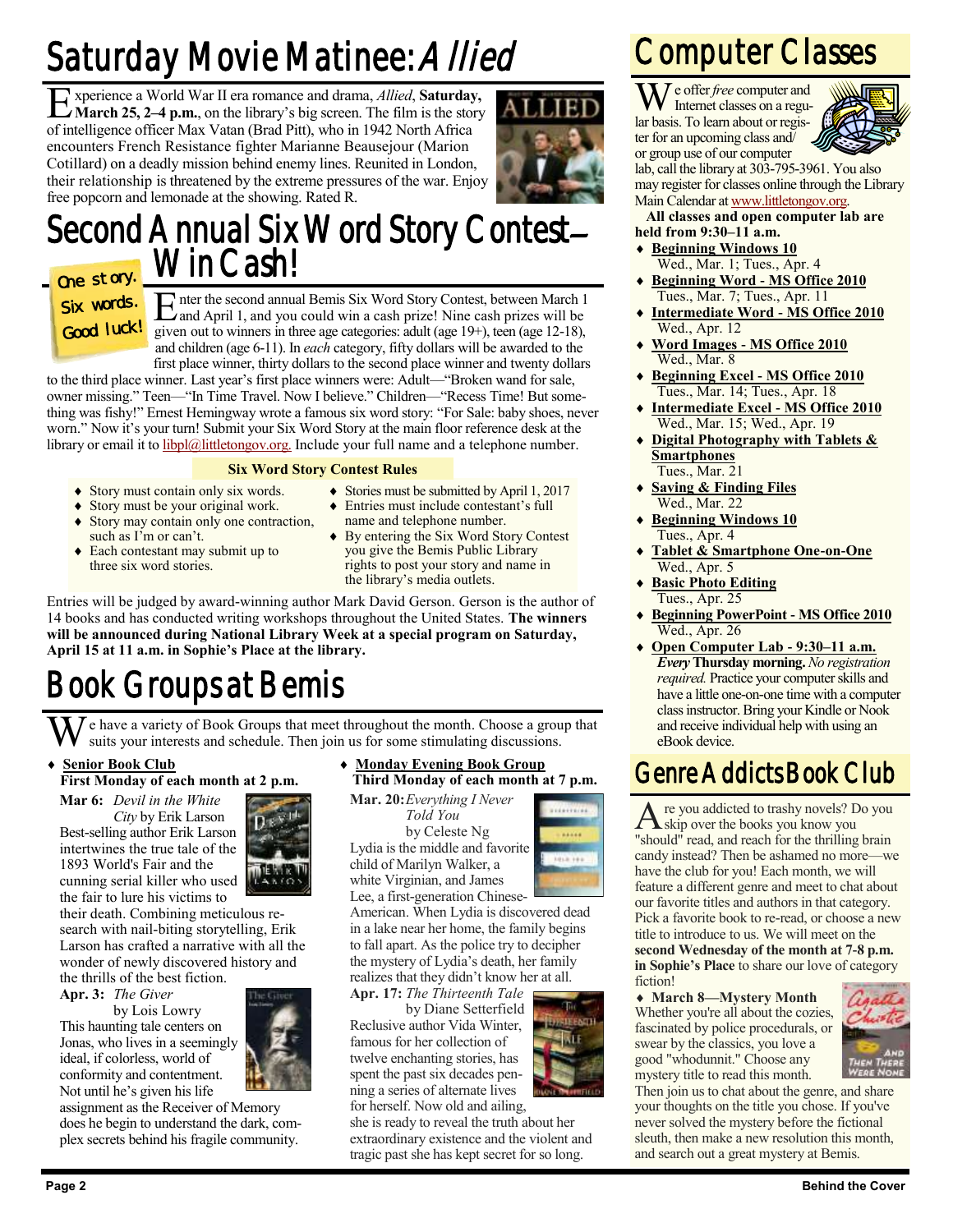

F or more information, call teen libra<br>
Mark Decker at the library, 303-795-<br>
email him at <u>libmd@littletongov.org</u>. or more information, call teen librarian Mark Decker at the library, 303-795-3961, or

#### **Teen Movies**

First Saturday of the month @ 2 p.m. Free popcorn and lemonade!

**Mar. 4:** No movie scheduled. See you at Tech-a-Palooza

instead!



**Apr. 1:** *Fantastic Beasts and Where to Find Them*

 **Virtual Reality Gaming Third Thursdays @ 3:30 p.m.** We've got the HTC Vive and the PSVR, plus a huge selection of games. Virtual reality games are for ages 12 & up only. **Mar. 16, Apr. 20 and May 18**

 **Teen Advisory Group (TAG) Fourth Friday of the month @ 3:30 p.m. Mar. 24:** Open agenda **Apr. 28:** Summer Reading prep

### "Build a Better World" Teen Photography Contest



S ubmit your best original<br>photo that expresses the  $\sum$  photo that expresses the theme "Build a Better World" by **Monday, March 20**. Various prizes will be awarded for the best photographs, including \$50 for

first place. Winning photos will be published on a library bookmark and will be used to create posters to hang in the teen area. For information, or to submit your photo, contact teen librarian Mark at 303-795-3961 or [libmd@littletongov.org.](mailto:libmd@littletongov.org)

### Teen Tech Week: Be the Source of Change

It's Teen Tech Week at the library March We've got lots of cool stuff for teens! t's Teen Tech Week at the library March 4–11.

# SATURDAY, MARCH 4, 1-3:30 P.

We have recently purchased a bunch of new electronic gadgets—come see them all! Build an electronic voice-changer, create a synthesizer, drive a Sphero, create a 3-D electronic light show, try a virtual reality system, check out the new art station, play the guitar, bass, keyboards, or drums, play with a Makey Makey board, experiment with a variety of electrical circuits, see the Raspberry Pi laptop that you can build, or try one of the robotic systems—we have a few to choose *Continued on Page 4* Children's Programs



### Busy Bodies at Bemis

J oin us on **Saturday, March 4, 11–11:30 a.m.,** for music, movement, games and fun as we move, groove and grow at the library. For children ages 2-6 and their caregivers.

### Building Up STEAM at Bemis–Shoebox Cities



H ave you ever thought about planning a city or town? Since you are out of school anyway, bring your imagination and your engineering skills to build your own city on **Friday, March 10, 1–1:45 p.m.** For kids in Grades K–5. *Reservations required.* Come in or call 303-795-3961 to register.

### leritage Irish Stepdancers

E njoy colorful costumed dancers ranging in age from 6-60 on **Sunday,**<br>Learn a bit about the cultural significance of each dance and participate<br>Learn a bit about the cultural significance of each dance and participate njoy colorful costumed dancers ranging in age from 6-60 on **Sunday, March 12, 2–2:45 p.m.** as they perform a variety of Irish dances. in a simple group dance with the troupe. A great way for families with children of all ages to get in the mood for St. Patrick's Day!



### Lego Mindstorms Robotics



Solign up for this introduction to Lego Mindstorms EV3 Robot program-<br>ming hosted by Bits, Bytes and Bots Computer Adventures on Saturday ming hosted by Bits, Bytes and Bots Computer Adventures on **Saturday, March 18, 11 a.m.–1 p.m.** You will command amazing robotic devices which use touch, color and infrared sensors to complete challenges. For kids in grades 3–5. *Reservations required.* Visit us or call 303-795-3961 to register.

### Spring Break Activities

- **Mad Science–Tuesday, March 28, 2–3 p.m.–For families with kids ages 3 and up** Interact with our Mad Scientists during an exciting "Fire & Ice" presentation. Foggy dry ice storms, giant beach balls floating in the air and even a special Mad Science "burp" potion will amaze as you learn about chemical reactions, air pressure and the states of matter.
- **Magic Rob–Wednesday, March 29, 2–2:45 p.m.–For families with kids ages 3 and up** Amazing magic, live animals with lots of laughter and audience participation. It will be a blast for the entire family.
- **Movie Matinee:** *Trolls–***Thursday, March 30, 1 p.m.–For families with kids ages 3 and up** Snacks will be provided. (Children under the age of 8 must attend with an adult.) Rated PG. Running time: 92 minutes. *Reservations required*. Come in or call 303-795-3961 to register.

### loing Programs

#### *No story times the week of March 27.*

 **All Together Now Story Time: Especially designed for ages 2–3 Mondays at 9:30 & 10:30 a.m.**

Older and younger children may attend, but children under the age of 3 *must* attend with an adult. Thirty minutes of stories, songs and activities. Optional extended playtime immediately following this session.



**Story Box: Ages infant–36 months**

**Tuesdays & Wednesdays at 9:30 & 10:30 a.m. and Fridays at 9:30 a.m.** A 30-minute session for children and a caring adult introducing the joy of rhythm, rhyme, and reading. *Space is limited; free tickets are available beginning one week in advance.* Optional extended playtime following Story Box during the  $2<sup>nd</sup>$  and  $4<sup>th</sup>$  weeks of the month.

- **Preschool Story Time: Ages 3 and older Thursdays and Fridays at 10:30 a.m.** Thirty minutes of stories, songs, and activities with a *puppet show* the first week of the month.
- **Ready, Set, BUILD Lego Club: For kids in grades K–5 Saturday, March 4, 2 p.m.**

You bring the creativity and we'll provide the Legos. *Registration begins one week in advance.* **Paws to Read: Kids in grades K–5**

**Saturday, March 11, 10 a.m.–noon** Kids in grades K–5 are able to practice reading to a visiting furry friend. *Call 303-795-3961 to register for a twenty minute spot.* Presented by *Denver Pet Partners* and *The Delta Society*.